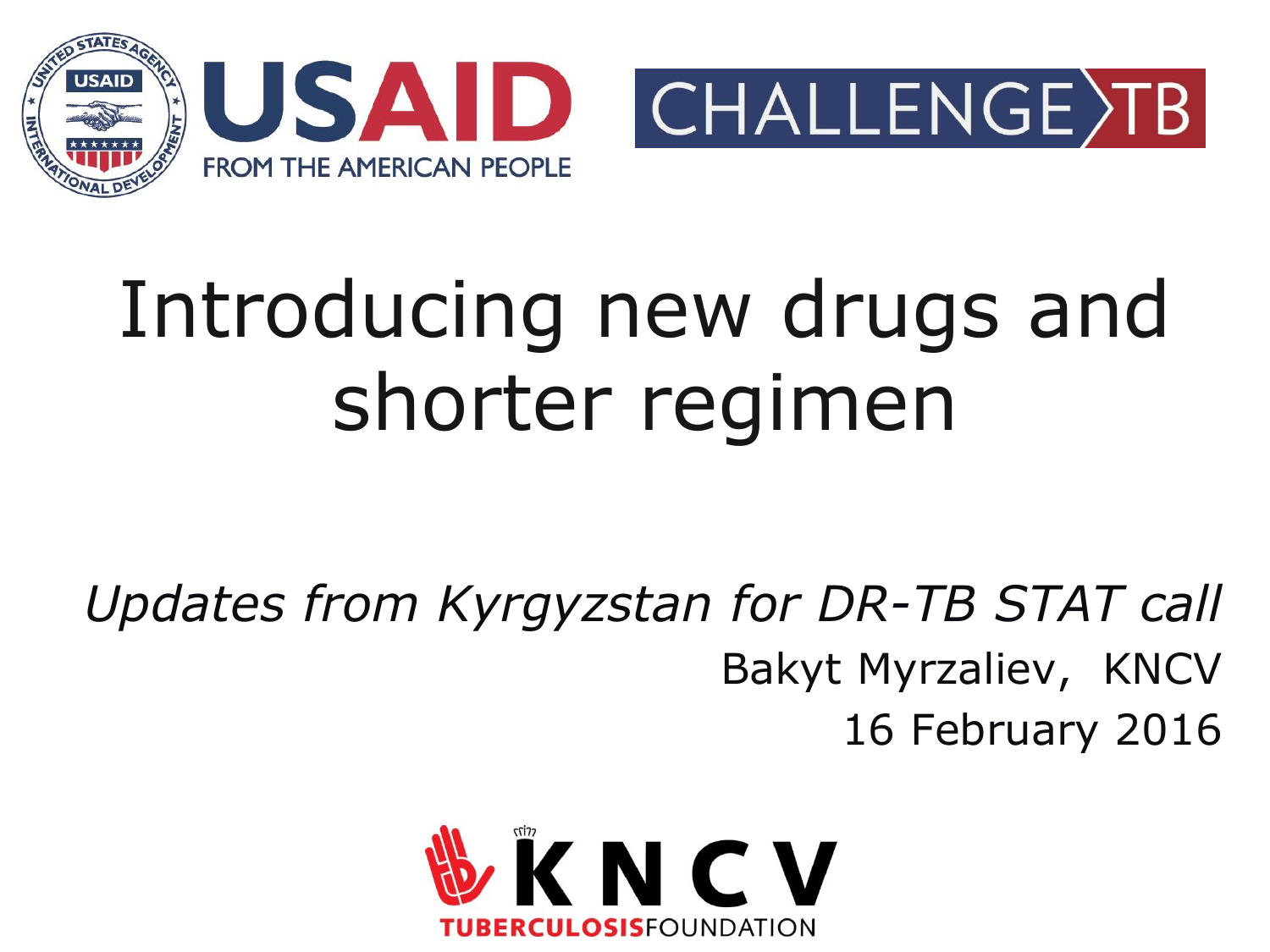## **Our approach – RR-TB patient triage**

- Early diagnosis of RR and resistance to SLDs using molecular tests
- **Evaluation of clinical risk factors of resistance to SLI** and FQ
- Early initiation of the most effective regimen for each RR-TB patient – shorter regimen or individualized containing new drugs





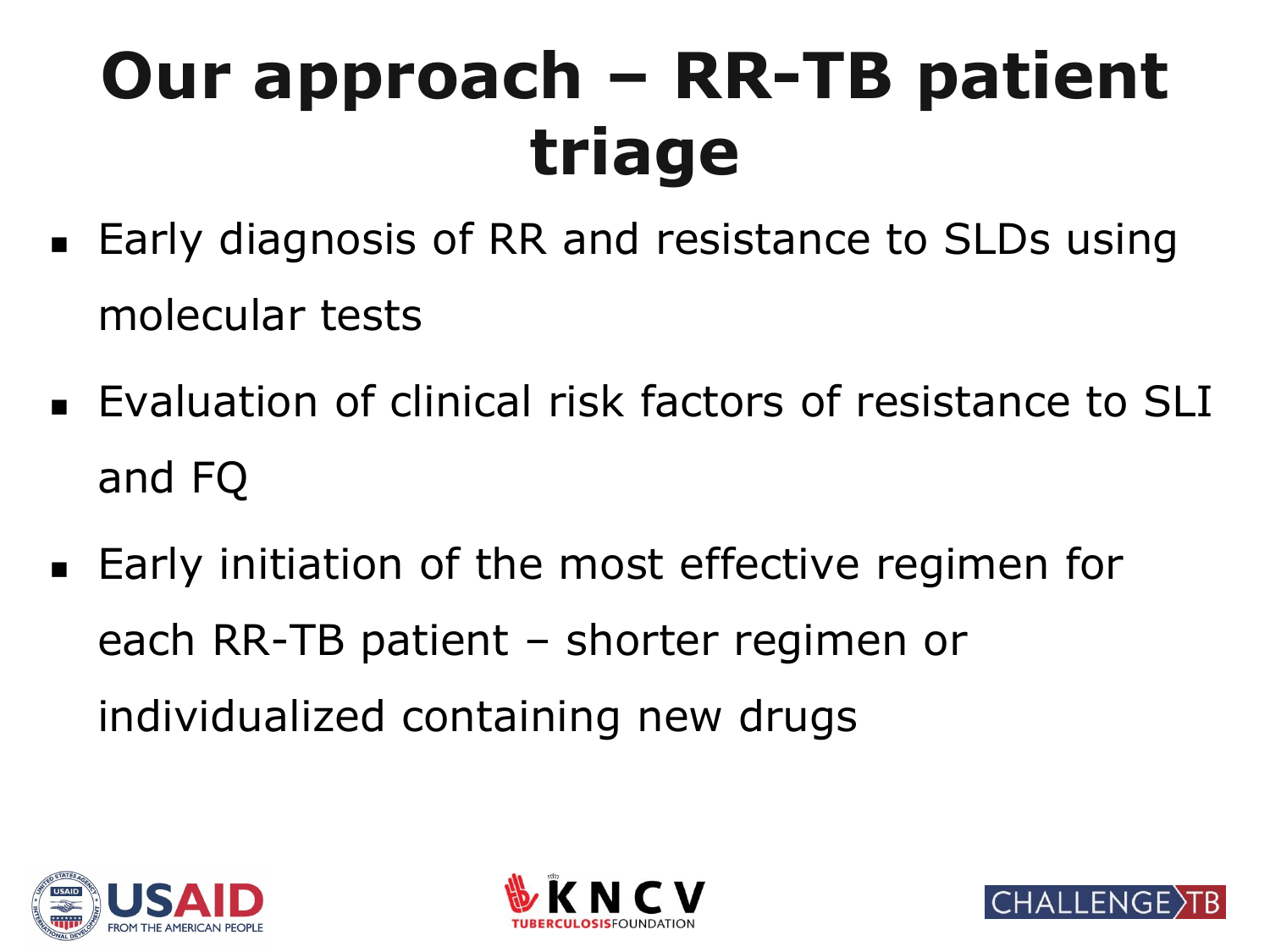### **PREPARATORY WORK**

*July 2015 – December 2016*





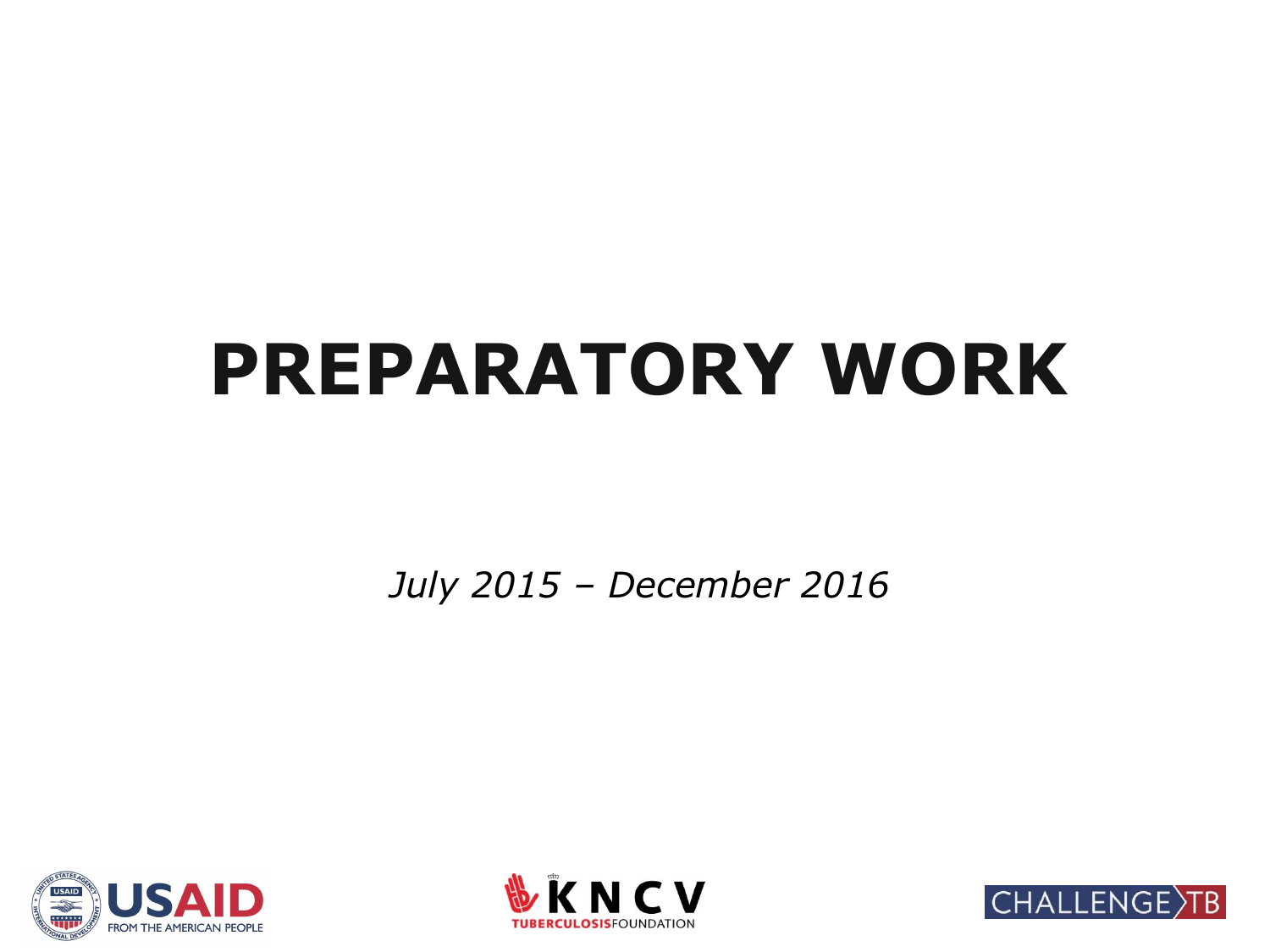### **Regulatory environment and policy**

1.Advocacy work resulted in **support from MoH**

- **2.** Use of **new drugs** included **in national guidelines**
- **3. National plan** for new drugs and regimens developed and endorsed by **MoH**
- **4. Triage** approach and implementation of proposed regimens **supported by inter-/national partners**

**5. Adverse event monitoring** within MDR-TB program was **revised** and **linked with PV authority** 





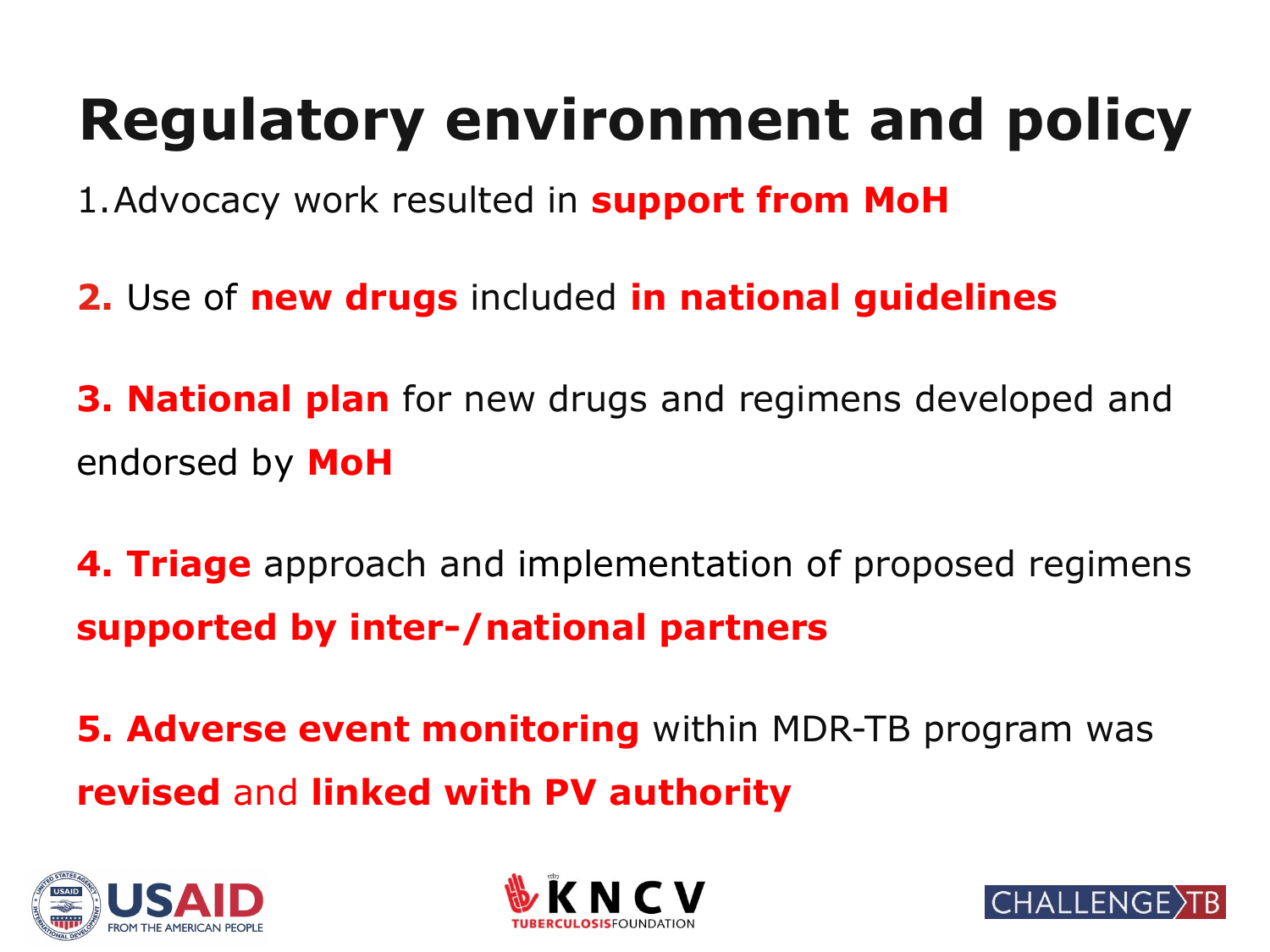### **Site preparation I**

1. One functional **diagnostic algorithm designed** and includes Xpert and HAIN SL tests

#### **2. Specimen transportation, procurement of consumables supported** by other partners considering KNCV approach

3. UNDP/GF supports triage approach – **drugs** for shorter and individualized regimens **procured**





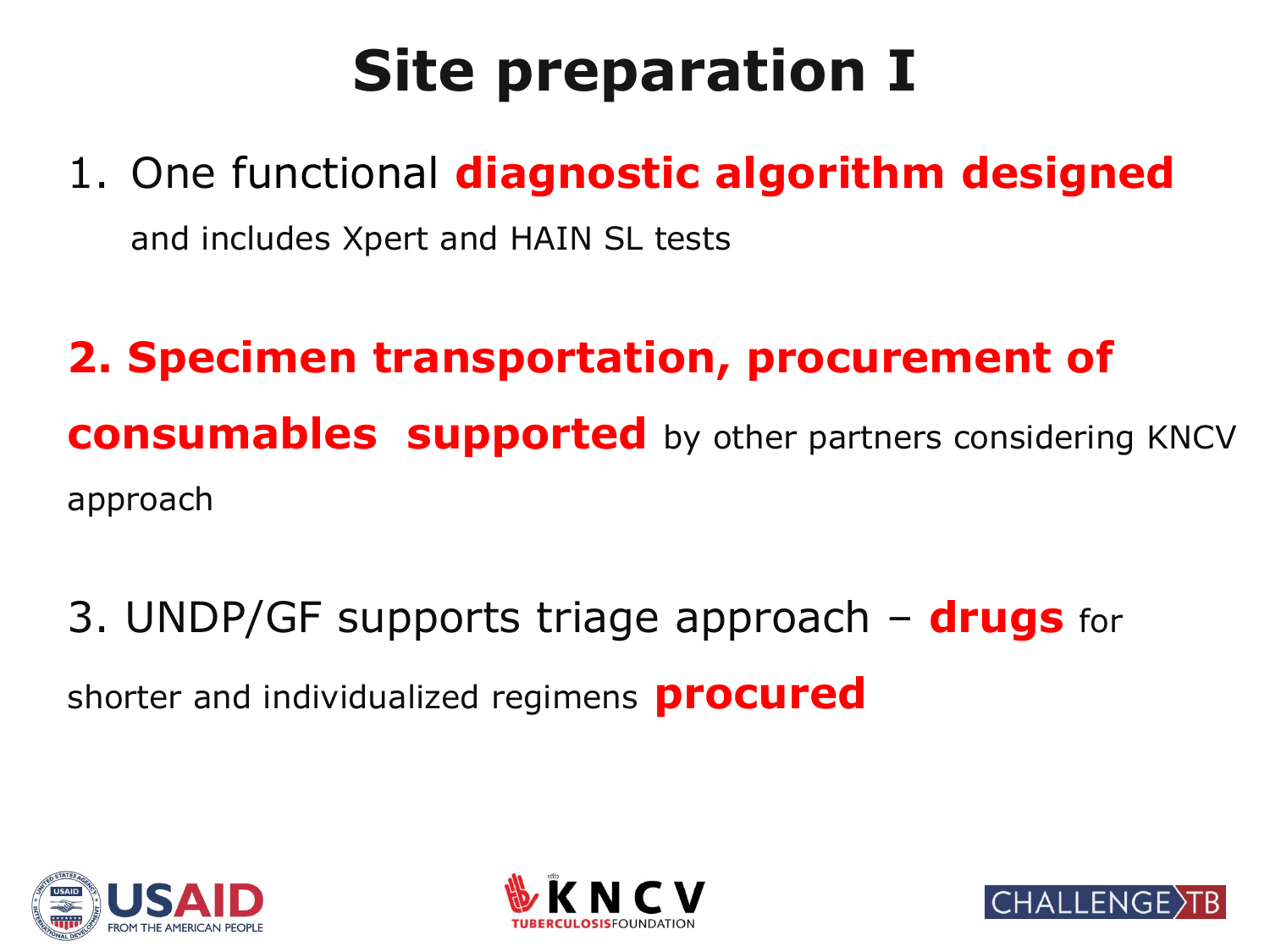### **Site preparation II**

- **1. Clinical guide** and **SOPs developed**
- **2. Access** to all necessary **monitoring tests**

**supported** by UNDP/GF in coordination with KNCV

- 3. Electronic **data base developed**
- **4. Training** for clinical and laboratory staff **provided**
- 5. Patients' **enrolment** for shorter regimen and regimen with new drugs **started** in January 2017
- 6. Continuous **on job training and supervision** provided





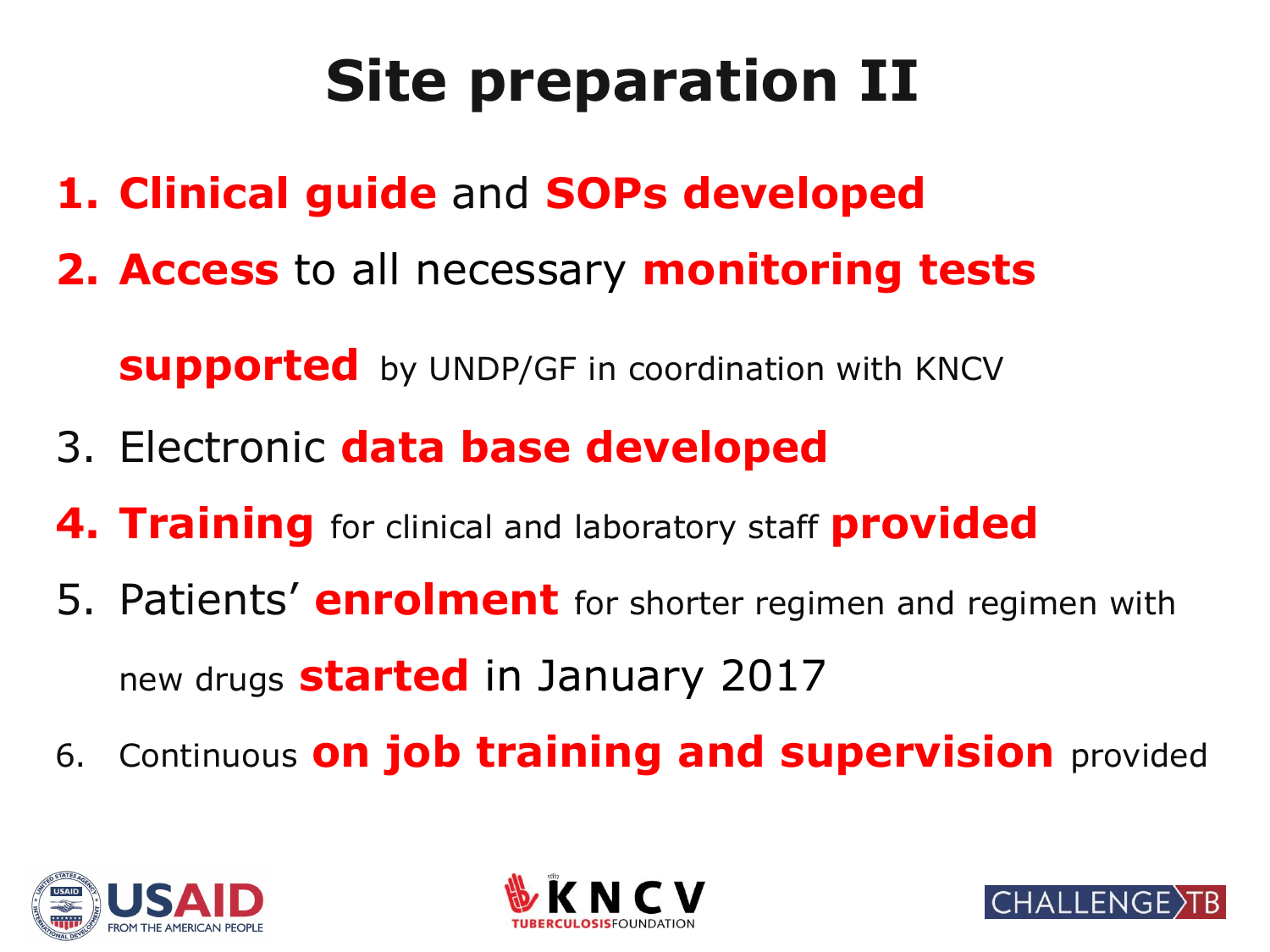#### **Introduction timelines in Kyrgyzstan**







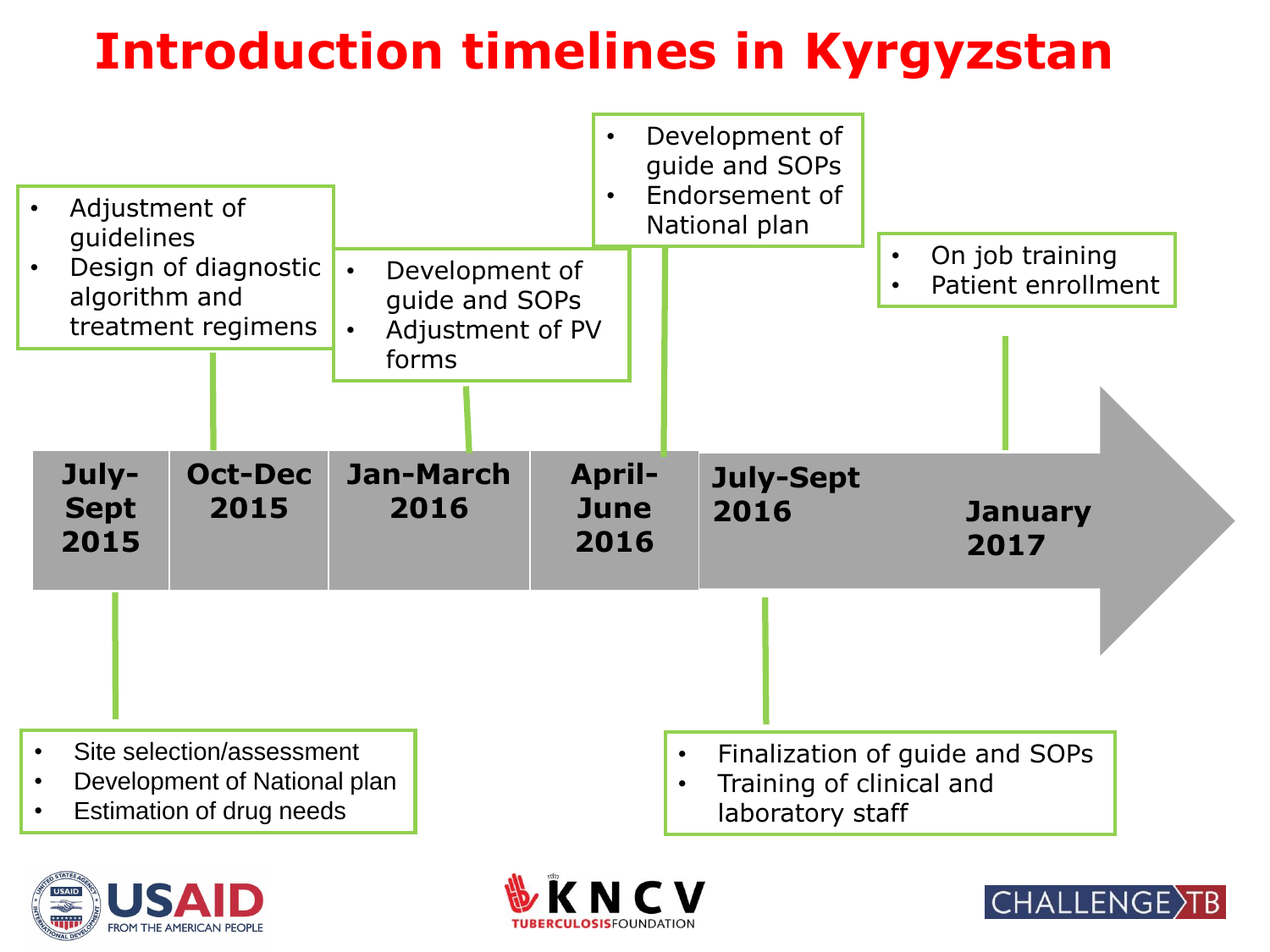#### **Enrollment was started in early January 2017**

- **Short treatment** regimen is introduced starting from two sites (Bishkek city, Chui oblast)
	- **30 patients** enrolled
- **Individualized regimen** containing new and repurposed drugs is provided for patients from whole country. Treatment initiated in two leading TB clinics
	- **26 patients** enrolled, majority from the waiting list, many of them in severe condition at the time of enrollment





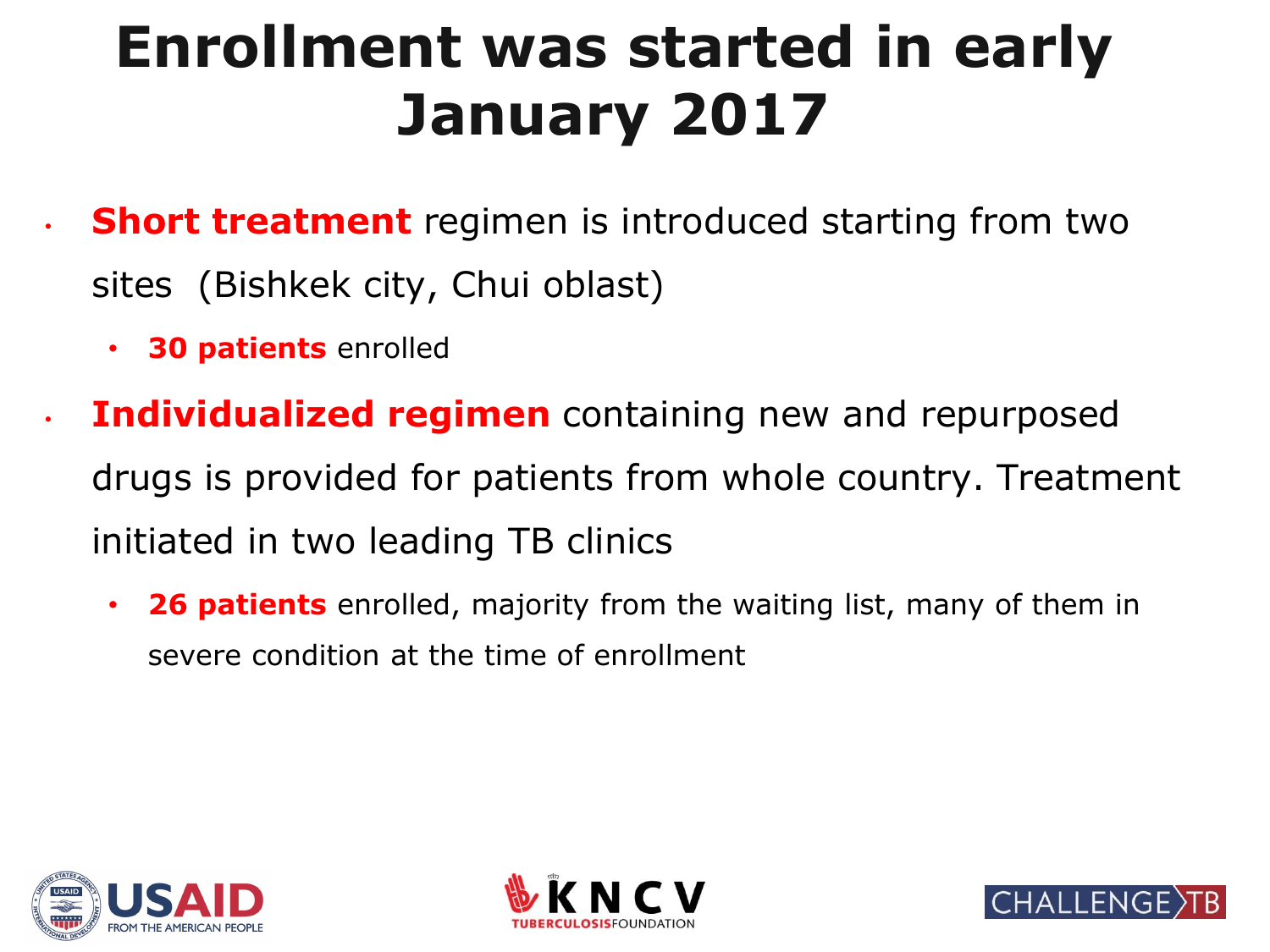### **Challenges**

- **Regulatory barriers**
- **EXA)** Limited capacity and quality of outpatient care
- **Inaccurate data for drug forecasting**